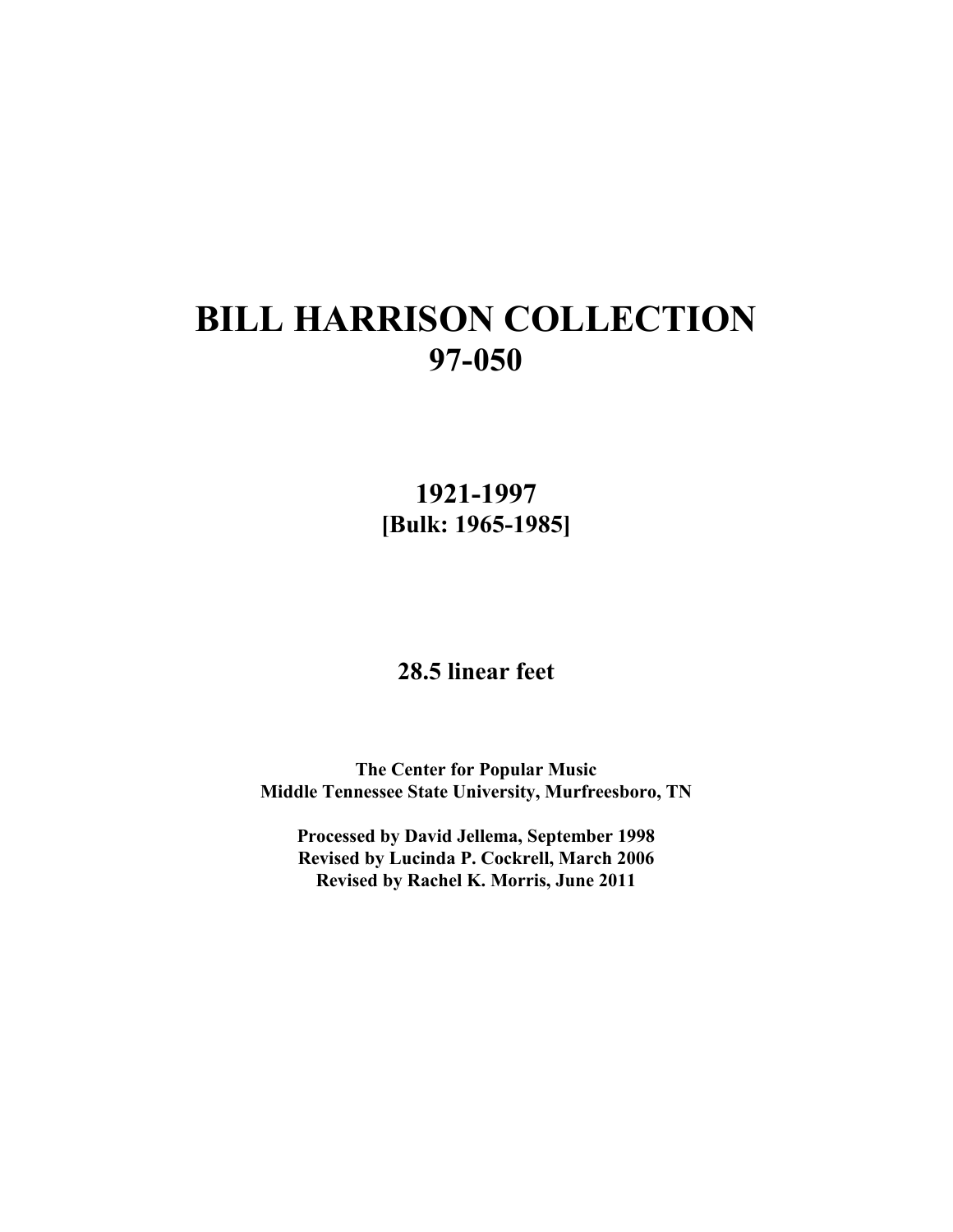## **Table of Contents**

| <b>Creator</b>                                |
|-----------------------------------------------|
| <b>Type of Material</b>                       |
| <b>Physical Description</b>                   |
| <b>Dates</b>                                  |
| <b>Abstract (Descriptive Summary)</b>         |
| <b>Access/Restrictions</b>                    |
| <b>Provenance and Acquisition Information</b> |
| <b>Subject/Index Terms</b>                    |
|                                               |
|                                               |
|                                               |
|                                               |
|                                               |
|                                               |
|                                               |
|                                               |
| <b>Materials Cataloged Separately</b>         |
|                                               |
| Location                                      |
|                                               |
|                                               |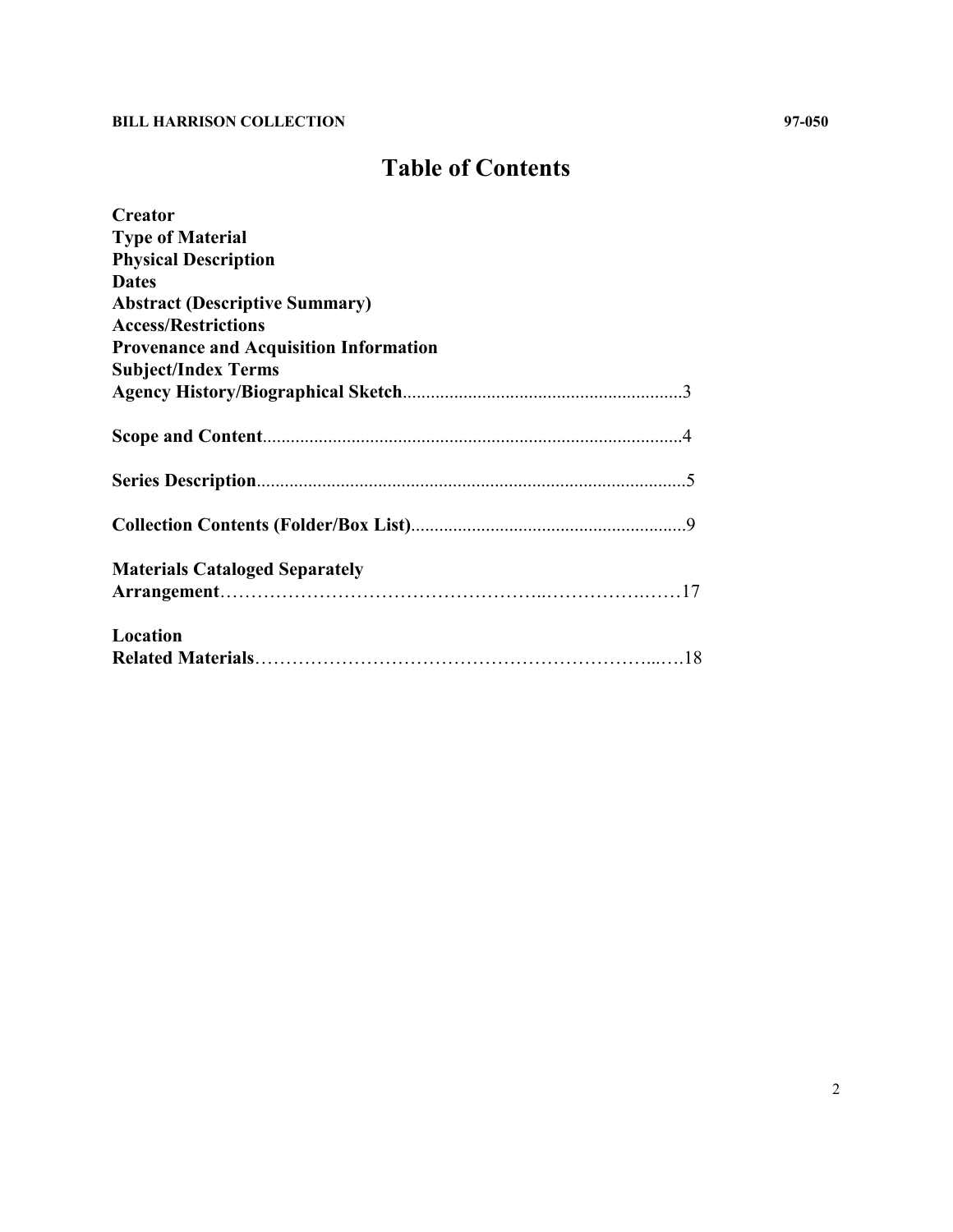## **Creator:**

Harrison, Bill, 1920-

## **Type of Material:**

Books, Sound Recordings, Trade Catalogs, Newspaper Clippings, Performance Documents, Manuscripts, Photographs, Serials

## **Physical Description:**

28.5 linear feet, including audio recordings, photographs, and manuscript papers

## **Dates:**

1921-1997, bulk 1965-1985

## **Abstract (Descriptive Summary):**

This collection documents Bill Harrison's work in organizing the Tennessee Valley Old Time Fiddlers Association, music festivals, and events and conventions related to old time fiddling. To date the Center has no other collection that so completely documents the organization and production of music festivals in general. Nor has it any single, cohesive collection of mixed media that concentrates on the types of music that Harrison promoted.

## **Access/Restrictions:**

The only materials in this collection for which we have rights of reproduction are Harrison's own photographs, writings, and manuscript recordings. These are not all identified. Center staff is able to assist with copyright questions for this material.

## **Provenance and Acquisition Information:**

The majority of the music-related materials among his effects were collected and compiled by Bill Harrison himself for personal and professional reasons. These materials were gathered by his daughter, Molly Sadler and his son, Mike Harrison, and donated to the Center for Popular Music on February 28, 1998, following Harrison's death on November 15, 1997.

## **Subject/Index Terms:**

Harrison, Bill, 1920- Tennessee Valley Old Time Fiddlers Association Old-time music

## **Agency History/Biographical Sketch:**

Bill Harrison was born in 1920 and raised in Limestone County, Alabama. Harrison joined the Navy at eighteen, married in 1944, worked as Program Manager of the Documentation Division of the Army Missile Command at Redstone Arsenal, and retired in 1974. He died in 1997.

Harrison founded the Tennessee Valley Old Time Fiddlers Association and launched the first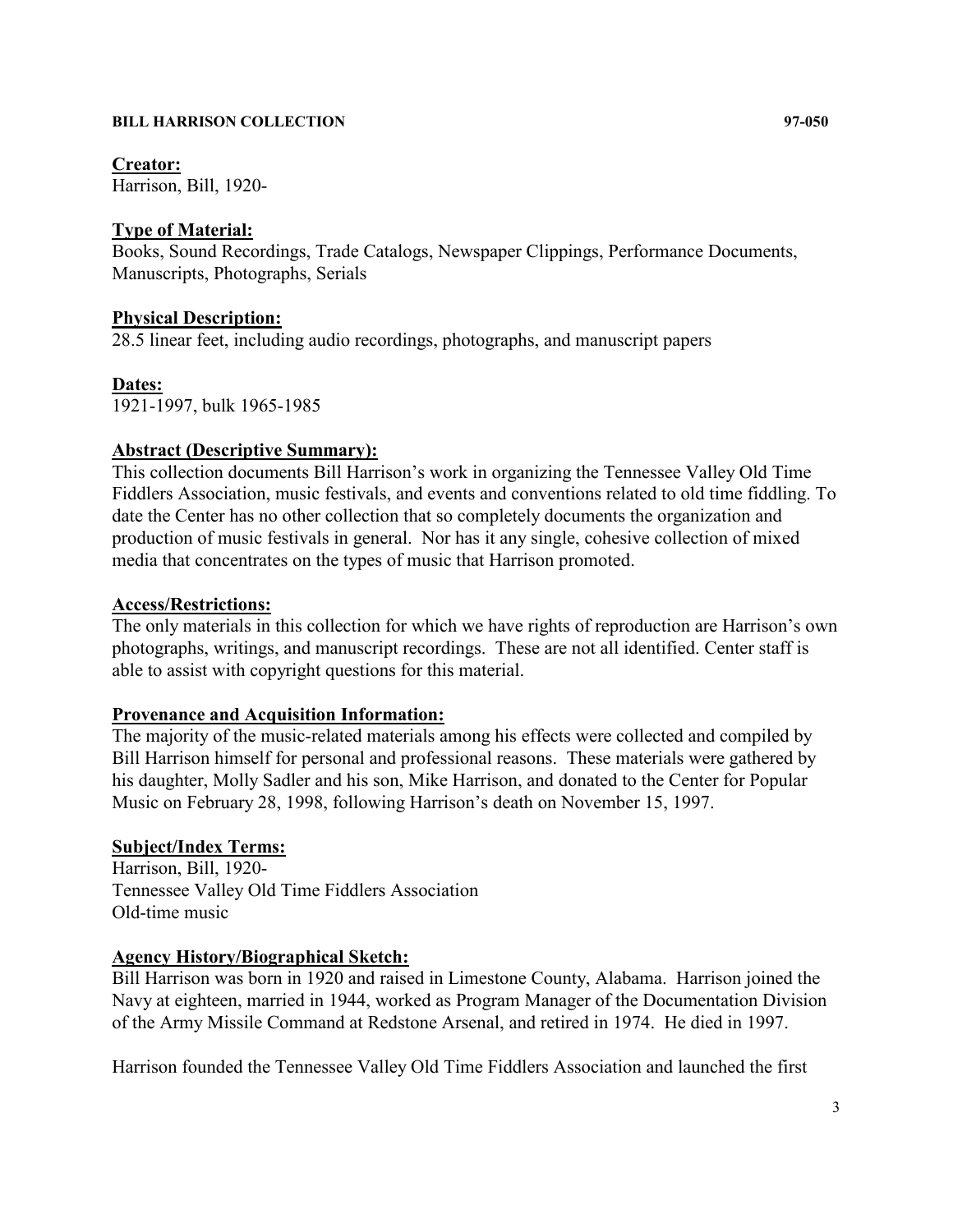TVOTFA Convention in November 1967. This fiddle contest, held at Athens College [Athens, Alabama], became a model for other contests in the South like it. He founded and edited a periodical called *The Devil's Box* which documented and promoted old time fiddle music and other Southern folk traditions (like the anvil shoot). He assisted in establishing the Renfro Valley Old Time Fiddlers Convention as well. He was an enthusiastic painter. Further details on his life, and reminiscences from friends, can be found in the Spring 1998 issue of *The Devil's Box.*

## **Scope and Content:**

Harrison's papers and recordings demonstrate his commitment to promoting various music of the South. Much of the manuscript material was generated through efforts to manage the Tennessee Valley Old Time Fiddlers Association, publish *The Devil's Box* periodical, and organize the Tennessee Valley and Renfro Valley Old Time Fiddlers Conventions. Correspondence with musicians, organizers, subscribers, members, publishers, dealers, and friends document Harrison's various roles in promoting the music, while also illustrating the details required for organizing and maintaining successful festivals. Judging criteria and contestant lists thoroughly document the contests themselves. In addition to these materials generated by Harrison, there are materials he compiled for research and publication, such as journal articles, newsletters, and reviews. They also document efforts by other organizations to promote similar types of music and events.

The photographs in Harrison's collection, taken between 1951 and 1994, especially document the music festivals which he organized. Harrison contracted photographers to take most of the photos of the conventions, but he took some himself. A portion of the photos were published repeatedly in various publications (newspapers, magazine articles, newsletters), some of which are included in the periodicals series. There are number of duplicates among the photos. The photos are too numerous to identify subjects, and many are undated. Those that have documentation are indicated by their folder. Photos that were grouped together in envelopes by Harrison were left in their original groups.

While most of the photos document the musicians that played at the festivals, there are some that document the locations, opening anvil shoots, crowds, judges and trophies, and dancing at the festivals. There are a few of Harrison himself with various celebrities, including Alyssa and Ramona Jones and Buddy Spicher.

The manuscript tape recordings are home recordings of live music, story- or joke-telling, and radio transcriptions. The compact cassette tapes were presumably created by Harrison and some by friends or colleagues at the events or in small social settings between 1965-1997. They document otherwise unrecorded moments of spontaneous music and also document the types of music Harrison may have especially enjoyed or thought important to document. Some are very poorly recorded, and most of them are recorded on old tape of poor quality. These have no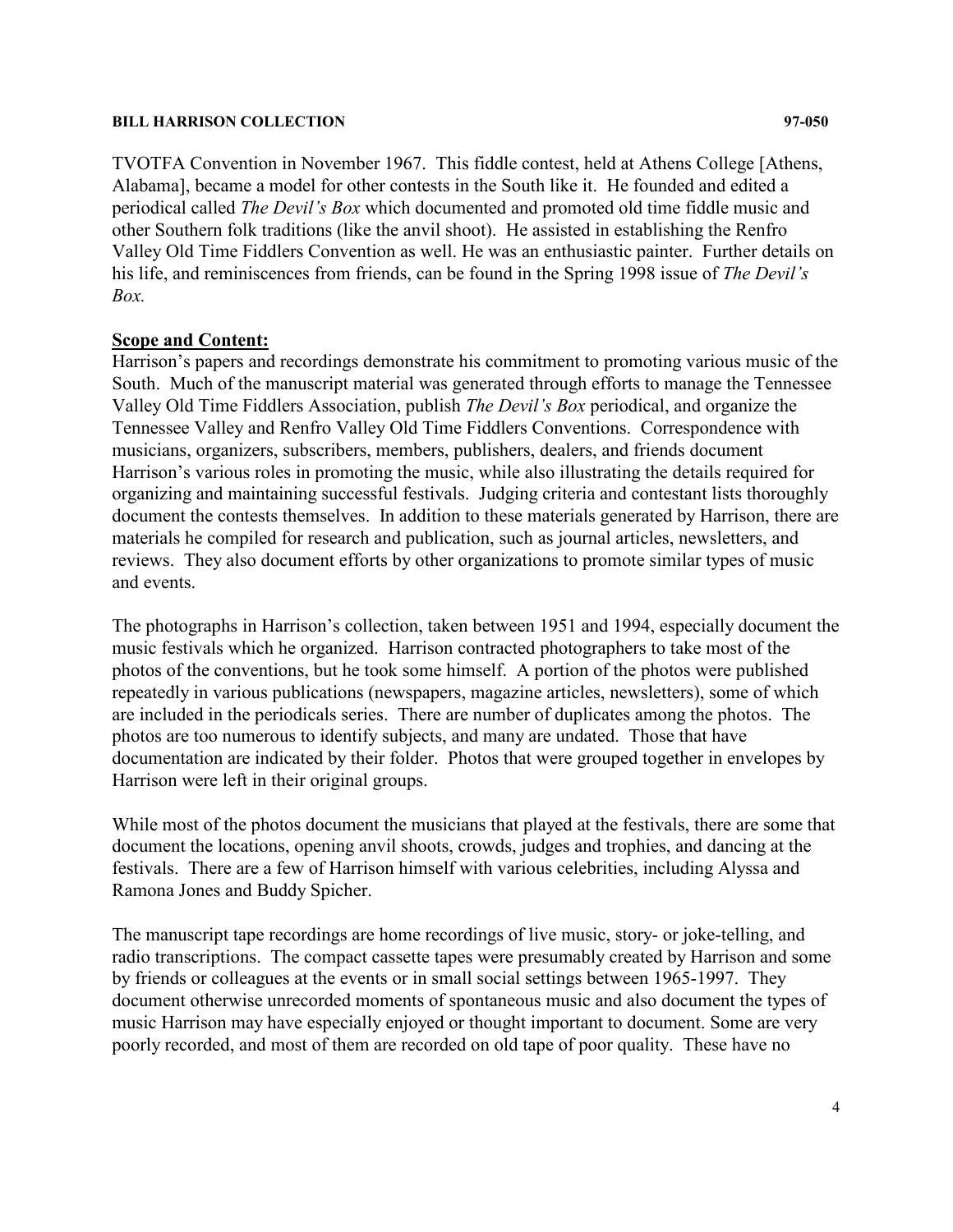preservation reel tapes and remain unlogged until a later date. Certain tapes that Harrison had in his collection, which were copies of commercially-issued recordings, have been deaccessioned.

The commercially produced sound recordings in Harrison's own collection include 78 rpm, 45 rpm, and LP discs (circa 1922-1990) of various sub-genres of country music, including fiddle music and bluegrass. Many of the fiddle LPs are on various specialty or regional labels or were self-produced by the artists. Some of these are rather rare. Most of the cassette tape recordings (1970-1990) are also produced on specialty or regional labels or were self-produced by the artist. They represent similar genres of music that are among the LPs and include some forms of ethnic music.

Many of the newspaper issues and clippings Harrison collected included articles that either documented fiddle music, musical events, and the fiddling conventions in Tennessee, Alabama, and Georgia, or articles that he himself had written about the same. Some of the issues have been kept intact, but the articles from all of his newspapers that were related to music have been photocopied.

To date the Center has no other collection that so completely documents the organization and production of music festivals in general. Nor has it any single, cohesive collection of mixed media that concentrates on the types of music that Harrison promoted.

## **Series Description:**

Series I: Manuscripts circa 1921-1997 8.25 linear feet (boxes 1-16) Personal papers, correspondence, mailing lists (as index cards), photographs, tape recordings, and printer's copy.

Subseries I: Papers circa 1921-1993 1.75 linear feet (boxes 1-4)

Address book; articles by various authors (including Harrison); artist folios; auction lists of record collections; award ribbons from TVOTFC; biography manuscripts by various authors (including Harrison); budgets of various old time fiddle associations; certificates; concert tickets; contest rules and regulations for the various festivals; correspondence; directories of organizations and members; festival badges; liner notes of various recordings in draft and published forms; meeting minutes for old-time fiddler associations; music fragments; newsletters of various music interest groups; performance contracts; planning notes for various festivals, associations, and publications; press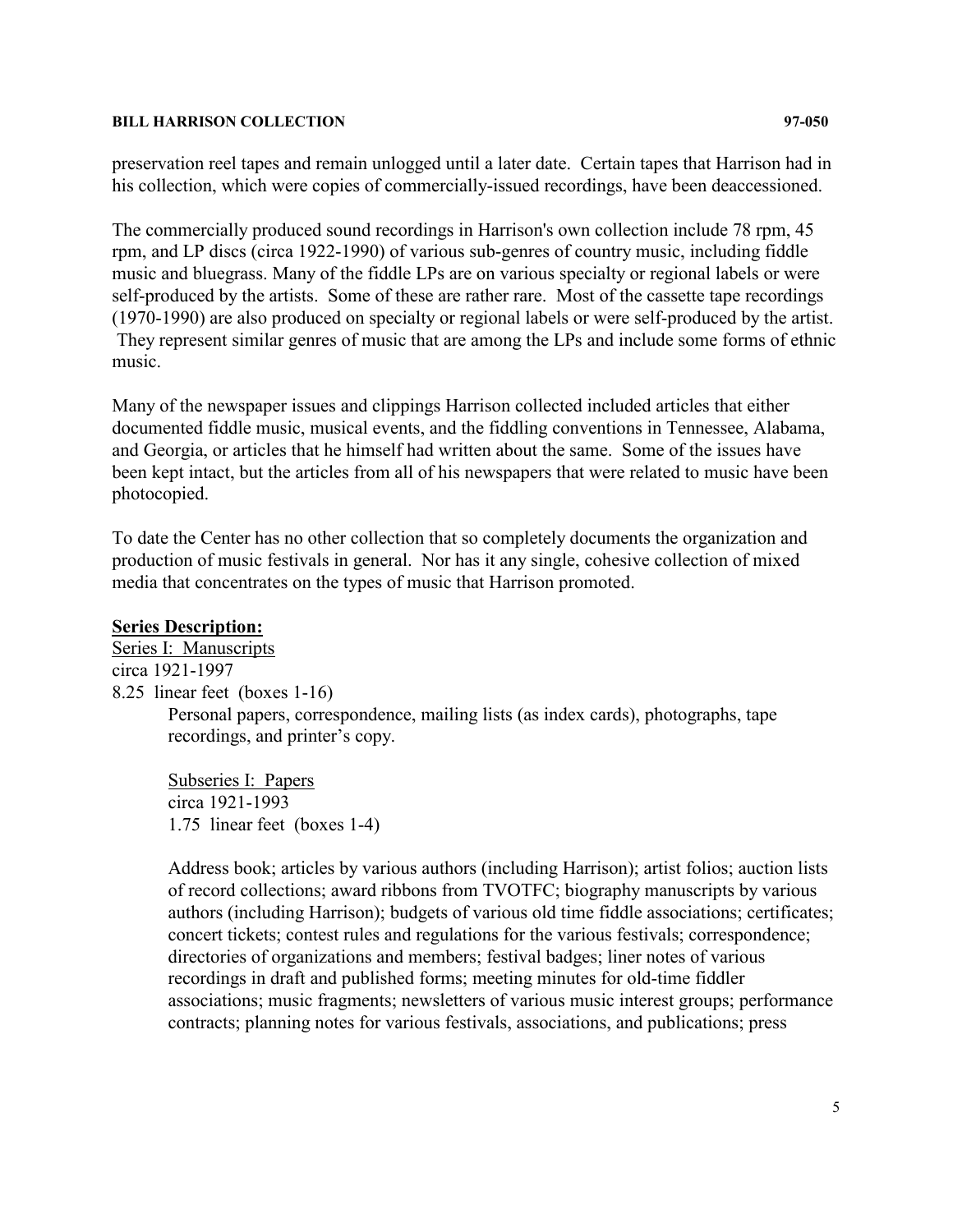releases; printer's copy of festival programs; program materials; questionnaires; recording and music catalogs; reviews of concerts, festivals, and recordings; sketches; song lyrics; statements of purpose for various organizations; subscription lists to *The Devil's Box* and TVOTFA newsletters; and a telephone directory (Pulaski, 1921).

The subseries is arranged alphabetically by subject.

## **Notes:**

Some of the original pieces of the above materials have been moved to related subseries. Some correspondence and some festival programs and playbills are retained in the manuscripts to maintain the organization Harrison himself had for his materials. Programs and playbills can be searched in the CPM databases in the accession field using "Harrison" or "97-050". Further information about events can be found among his correspondence.

Subseries II: Correspondence circa 1962-1987 1.25 linear feet (boxes 5-7)

Correspondence to and from Bill Harrison regarding Tennessee Valley Old Time Fiddlers Association and Conventions; Renfro Valley Old Time Fiddlers Association and Conventions; various musical events; historical events; regional folk societies; newsletters and newsletter contents; old time string music; various musicians and personalities; project proposals; and recordings released and traded.

The subseries is arranged chronologically.

Subseries III: Subscription Lists circa 1960-1997 1 linear foot (boxes 8-10)

Three different subscription lists for members of the TVOTFA and/or *The Devil's Box* magazine; subscriptions current through March 1975-September 1982, September 1981- June 1982, and June 1994-December 1999; 3" X 5" cards with subscribers arranged alphabetically (any dates on the cards indicate the month through which subscriber had paid).

See manuscript papers for other subscription lists.

Subseries IV: Photographs circa 1951-1994 1 linear foot (boxes 11-12)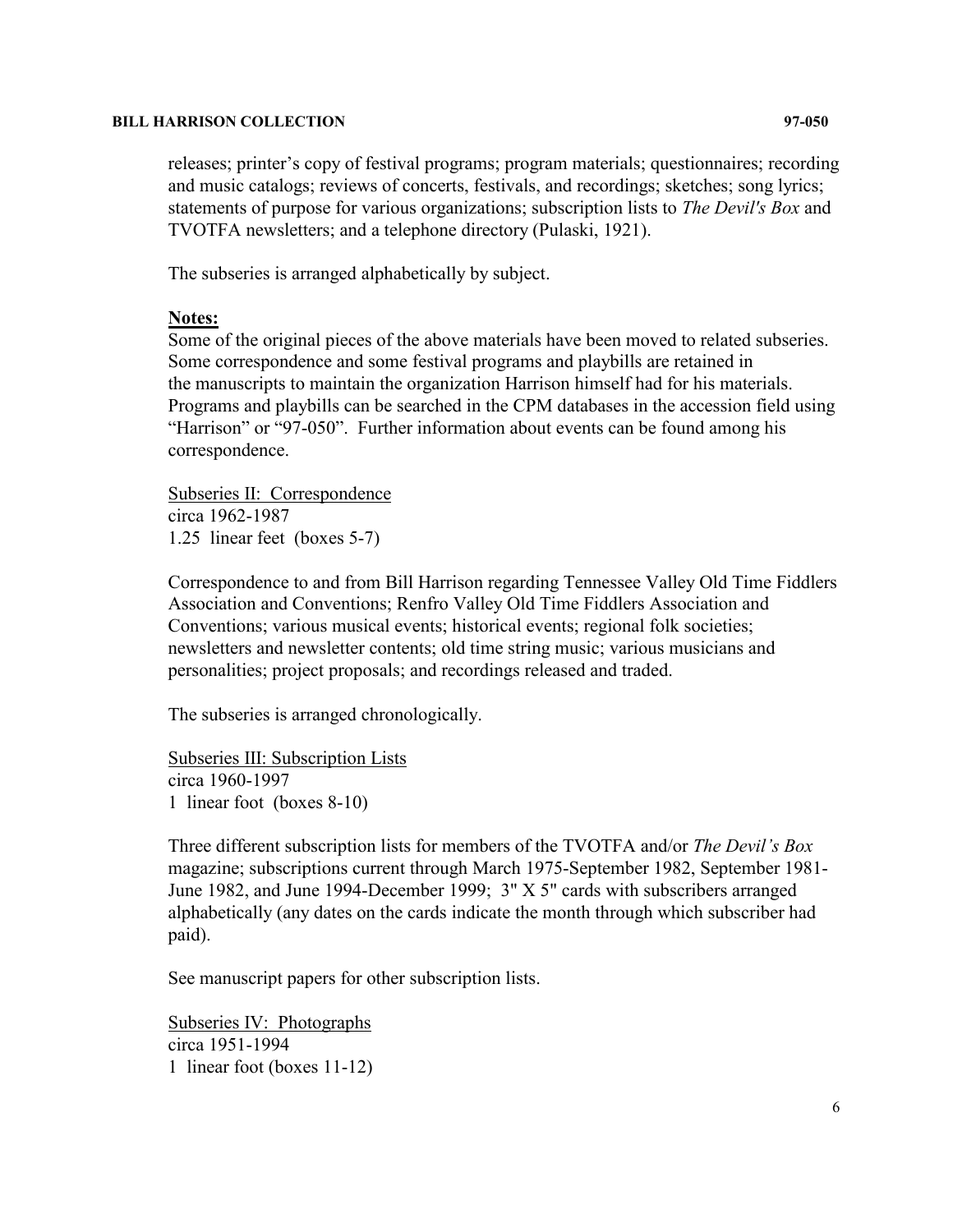Prints (varying sizes), slides, contact sheets, and negatives depicting performers, audiences, and judges of fiddle contests and performances; jam sessions; famous country, bluegrass, and old time music personalities; publicity shots; anvil shoots; buckdancing; awards; Grand Ole Opry; and instruments such as bagpipes, banjos, fiddles, gourd fiddles, guitars, hammer dulcimers, harmonicas, jews harps, mandolins, mountain (Appalachian) dulcimers, spoons, steel guitars, and string basses.

Arranged alphabetically by subject, then chronologically.

Subseries V: Manuscript Tape Recordings circa 1965-1997 1.5 linear feet (boxes 13-15)

Two (2) reel tapes of fiddlers convention, one a radio commercial; about thirty-five (35) cassette tapes of various live musical performances, including jam sessions, TVOTFA contests, and concerts; interviews, colorful story and joke telling, and talking correspondence tapes.

Arranged alphabetically by subject.

## **Notes:**

The span dates of the tapes reflect when they may have been created, and not the date of the content of the recording.

Subseries VI: Printer's Copy circa 1979-1982 1.75 linear feet (box 16)

Printer's layout copy for two TVOTF Convention flyers (October 1979 and October 1982), one is *The Devil's Box* masthead; one page multi-sample art forms; one page mat forms; three full issues of *The Devil's Box* in photo-plate/film printers copy for June 1, 1980; September 1, 1980; and December 1, 1980 (approximately 110 plates).

Series II: Programs and Playbills circa 1968-1992 .1 linear feet ("Perform Boxes 1 and 2")

53 performance programs, flyers, playbills; announcements and schedules for old time music festivals, fiddlers conventions, folklife festivals, and bluegrass festivals in Alabama, Georgia, Indiana, Kentucky, Missouri, Oklahoma, Tennessee, Vermont, Virginia, and Washington, DC.

These playbills document the places, venues, genres of music, judging criteria, performance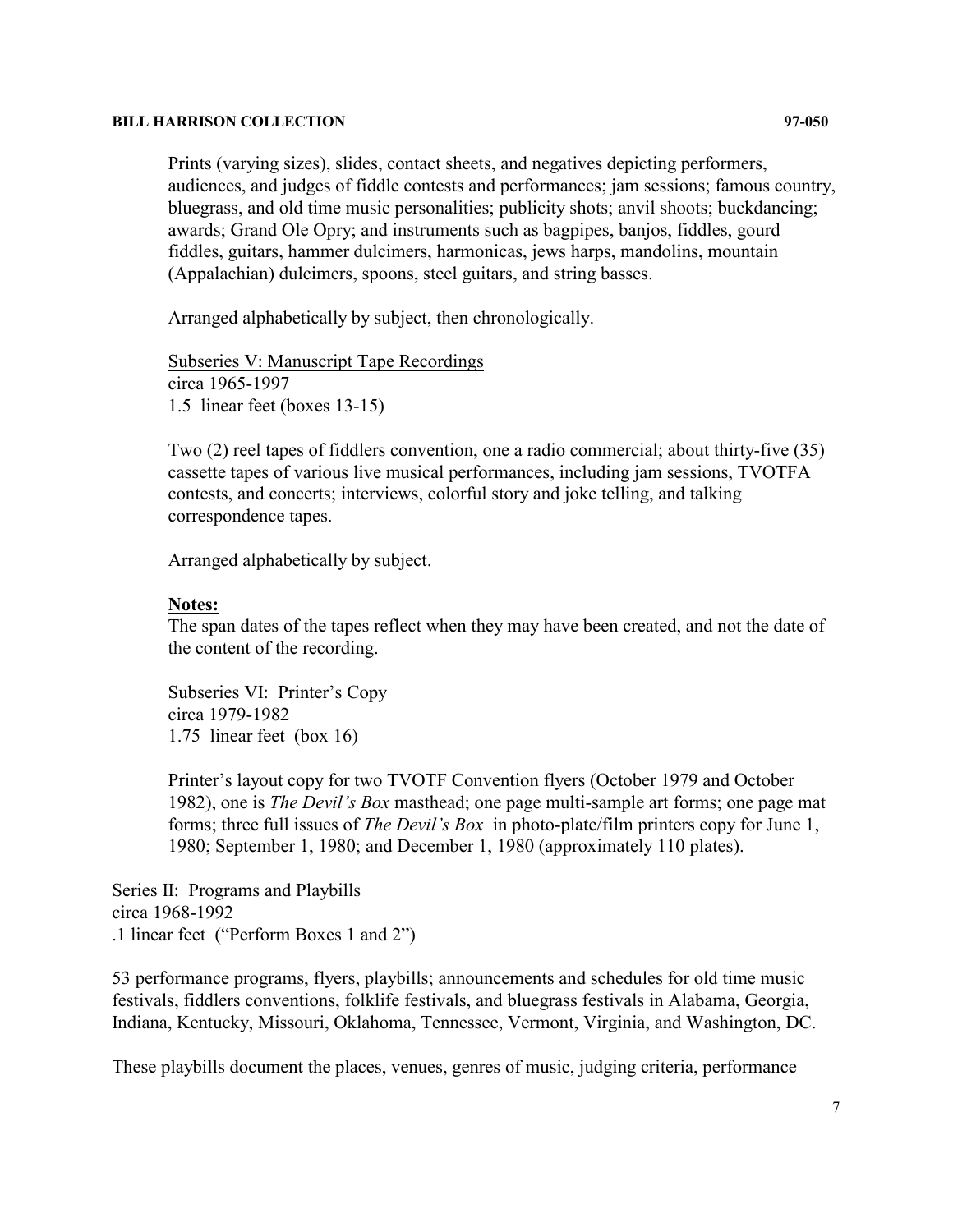categories, and some performers of the festivals that preserve old time, country, and bluegrass music.

Housed in playbills and programs by ID number, accessed through the Center's In Magic DB/text database.

**Notes:** Further programs and playbills are housed among the papers.

## Series III: Serials

Subseries I: Newspapers circa 1967-1976 1.5 linear feet (box 17)

Twenty-five (25) complete issues of original newspapers from Alabama, Idaho, Oklahoma, and Tennessee related to music personalities or events. Some are in the form of a separate insert to larger city papers.

Arranged alphabetically by title and chronologically.

Subseries II: Article Photocopies circa 1966-1981 .75 linear feet (boxes 18-19)

Photocopied articles taken from more than twenty five (25) newspaper titles in Alabama, Georgia, Idaho, Massachusetts, Oklahoma, South Carolina, and Tennessee. Original articles were clipped by Harrison or selected from the original newspaper by CPM staff. Some articles are duplicate copies of originals listed above.

Arranged alphabetically by title and chronologically.

Subseries III: Periodicals Circa 1960-1997 1 linear foot (shelved/boxed in Center)

Twenty-seven (27) random issues of twelve different periodical titles related to old time music, country music, bluegrass music, record collecting, fiddle playing, and folk music and traditions. Some shelved in the main reading room, some boxed in secondary serials in the stacks.

Accessible through CPM databases, CPM cardex, and James E. Walker Library (MTSU) databases.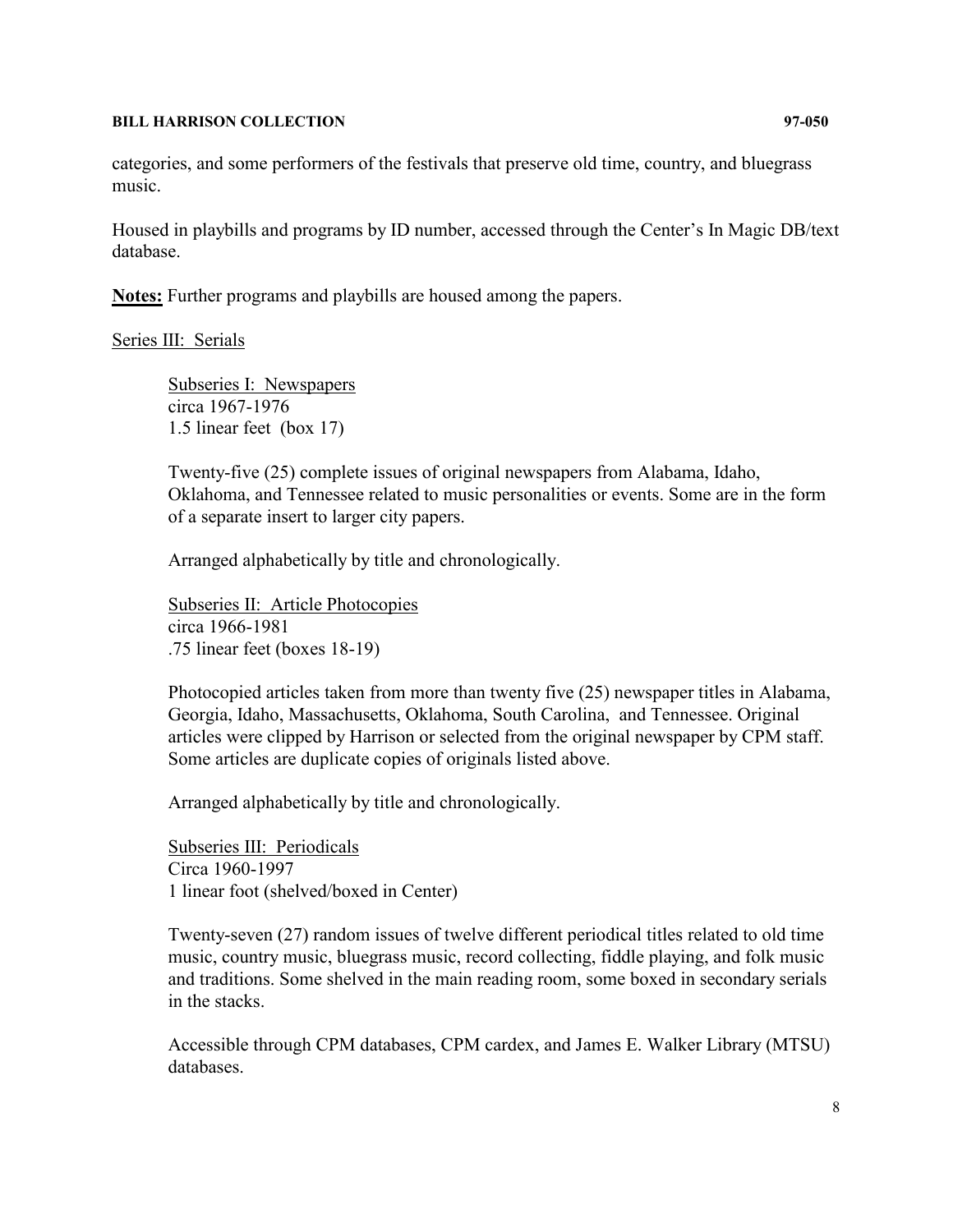Series IV: Commercial Sound Recordings

Subseries I: Discs circa 1922-1990 13 linear feet

731 12" 33 1/3 rpm, 320 10" 78 rpm, and 22 7" 45 rpm commercial discs from circa 1922 through the 1980s consisting of fiddling and other folk music from the southeastern United States; commercial country music, including the subgenres of bluegrass and western swing; and some representation of jazz, mainstream popular music, and American ethnic music.

Recordings in general can be accessed by label and issue number by Center staff.

Subseries II: Commercial Tapes circa 1970-1990 3 linear feet

Fifty-seven (57) compact cassettes consisting of fiddling and other folk music from the southeastern United States; commercial country music, including the subgenres of bluegrass and western swing; and some representation of American ethnic music. Cassettes are issued on various specialty or regional labels or were self-produced by the artist.

Five (5) 8-track cassette tapes of TVOTF Conventions.

## **Notes:**

A complete list of commercial tapes in the Harrison collection are located in the Harrison accession file, accessible by CPM staff.

Series V: Books circa 1970-1985 1 linear foot

Twenty-five (25) books, catalogs, and festival directories. Accessible through CPM databases by accession number and James E. Walker Library (MTSU) databases.

## **Collection Contents (Folder/Box List):**

## SERIES I: MANUSCRIPTS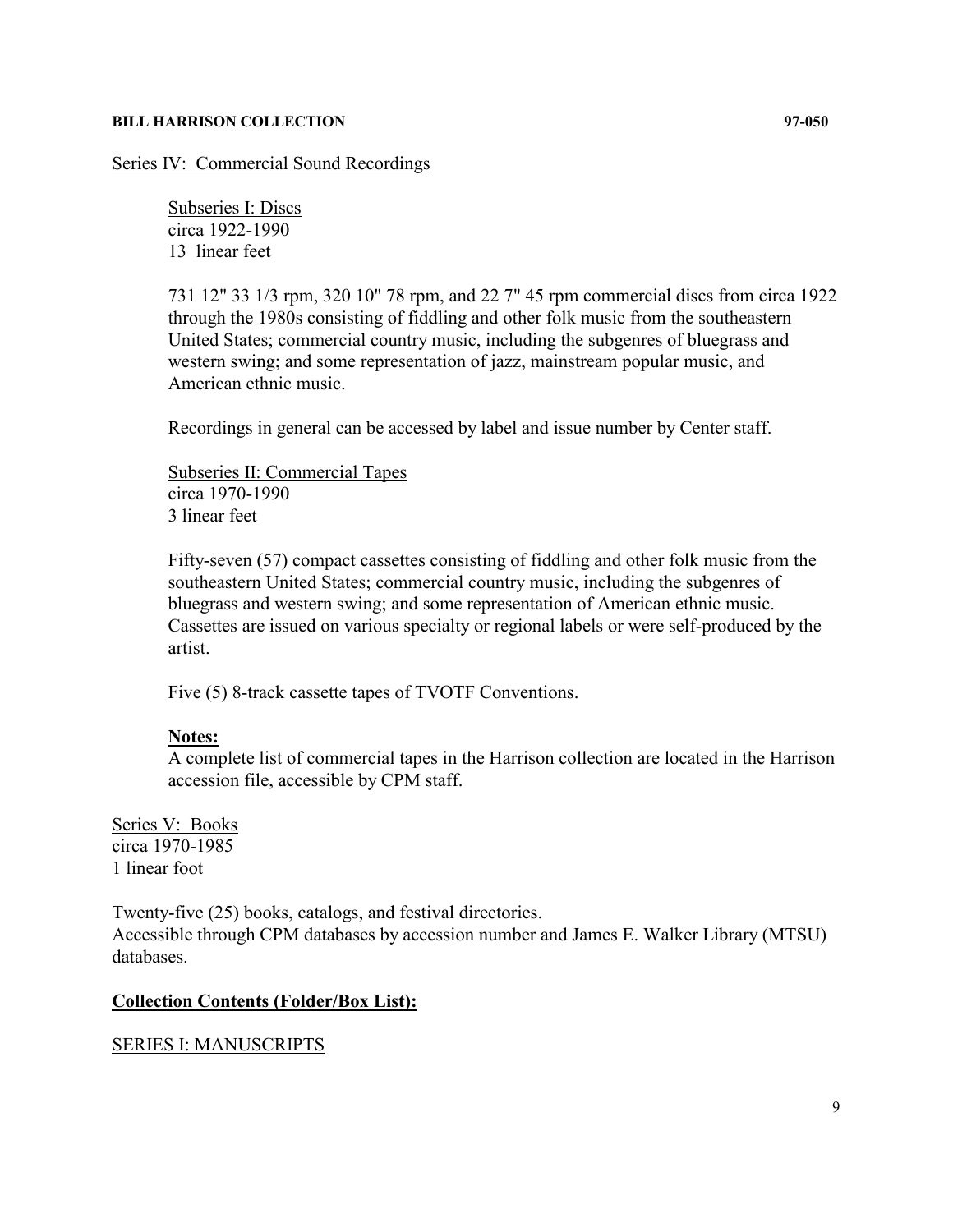## Subseries I: Papers

## **Notes:**

Quotes indicate Harrison's own label for the folder and maintain his original contents.

## Box  $#$  Folder  $#$  Description

- 1 "2nd Annual Buddy Spicher Bluegrass Festival," December 10, 1976-February 28, 1977
	- "Anvil shoot," 1966-January 2, 1971
	- "Back copies *The Devil's Box*," August 29, 1967-July 22, 1968
	- Bakersfield, Calif OTFC; Salisbury, Missouri OTFC, July 8-13, 1967
	- Brochures, flyers, and ads: conventions, contests, festivals, artists, May 11, 1968- July 11, 1993
	- Fiddlers of the Tennessee Valley, liner notes, June 1973
	- "Frizzell Biography" manuscript, undated
	- "Gene Smith's materials," December 1957-February 2, 1968
	- Journal & periodical articles, December 1924-May 1978
	- Library of Congress catalogs and lists, July 1965-April 1973
	- Music fragments, undated
	- National Old Time Fiddlers Association Newsletter, 1970-October 1973
	- Newsletters, September 1967-April 1973
	- Notes, undated
	- Notes and writings, undated
	- Periodicals, April 1972-Summer 1972
	- Personal business, July 1968-May 1969
	- Photographs, October 1973
	- Pulaski telephone directory, November 1921
	- "Purist file" (primarily correspondence), November 1964-October 1981
	- Recording liner notes, 1983-1994
	- Recordings auction lists, catalogs, directories, reviews, May 1968-October 1972
- 1 "Renfro Valley," October 5, 1968-March 7, 1972
	- Renfro Valley OTFC, June 1971-July 1974
	- Renfro Valley/Preservation of American Music Society, May 18, 1970-1972
	- Shenandoah Valley Cut-Ups Fan Club Material, June 1971-January 1972
	- Subscription lists, September 1976
	- Tennessee Valley Old Time Fiddlers Association, October 4, 1969
	- Tennessee Valley Old Time Fiddlers Convention [TVOTFC]-- Organization and planning, September 5, 1972-1975
	- TVOTFC--"Program Materials 1975"
	- TVOTFC--Program Material, 1978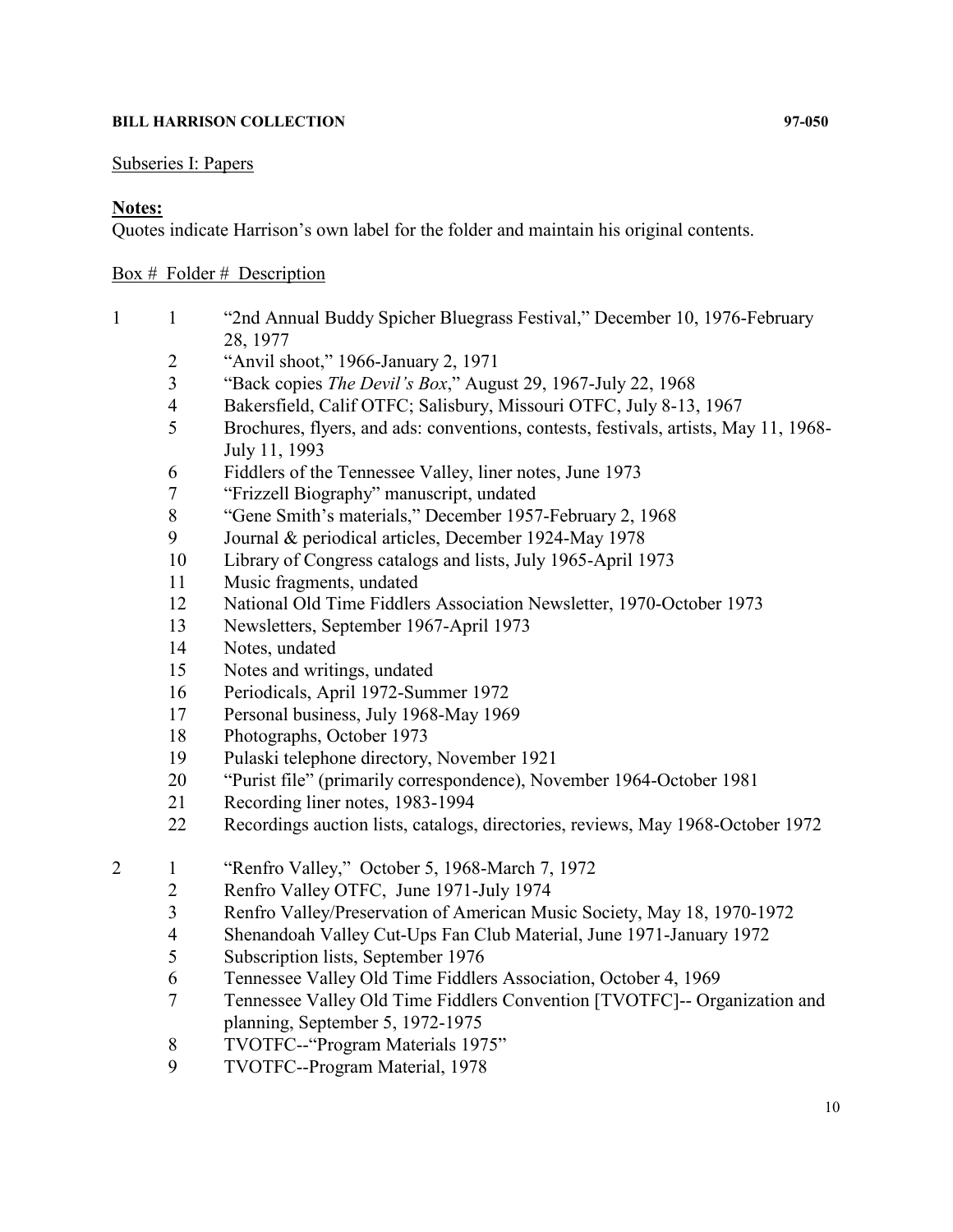- TVOTFC-- "Program Material, 1979"
- TVOTFC--Program Material, undated
- "Terrytown letters," March 18, 1951-September 5, 1968
- "Uncle Bunt Stephens"/Henry Ford, January 2, 1926-June 26, 1970
- Uncle Jimmy Thompson gravestone sketches, [1975]
- 1 Tennessee Valley Old Time Fiddler Convention [TVOTFC]--Award ribbons; badge, 1975-1978
	- 2 TVOTFC--Contestant lists, undated<br>3 TVOTFC--Contestant lists, undated
	- TVOTFC--Contestant lists, undated
	- TVOTFC--Contestant lists, undated
	- TVOTFC--Contestant lists, undated
	- TVOTFC--Contestant lists, undated
	- TVOTFC--Contestant lists, undated
	- TVOTFC--Contestant lists, undated
	- TVOTFC--Contestant lists, undated
	- TVOTFC--Contestant lists, undated
	- TVOTFC--Contestant lists, undated
	- TVOTFC--Contestant lists, undated
	- TVOTFC--Finals, winners, undated
	- TVOTFC--Master list contestants, 1973
	- TVOTFC--Master list contestants, 1975
	- TVOTFC--Master list contestants, 1978
	- TVOTFC--Master list contestants, 1979
- 1 Recording Lists, October 1969, undated
	- Renfro Valley Old Time Fiddlers Convention--organization and planning, June 1971-July 1974
	- Tennessee Valley Old Time Fiddlers Association [TVOTFA], "Newsletter Items," 1926-April 9, 1970
	- TVOTFA "Misc re TVOTFA Move," February 13, 1971-October 6, 1979
	- TVOTFC "Delmore Bros.," March 24, 1963-April 15, 1975
	- TVOTFC "Delmore Bros. Program," November 21, 1973-October 5, 1974
	- TVOTFC Delmore Bros. program materials, October 1973-August 28, 1974
	- TVOTFC Flyers, advertisements, press, September 25, 1968-October 1977
	- TVOTFC Organization and planning, 1972-1975

## Subseries II: Correspondence

- 1 Correspondence, 1962
	- Correspondence, 1963
		- Correspondence, 1965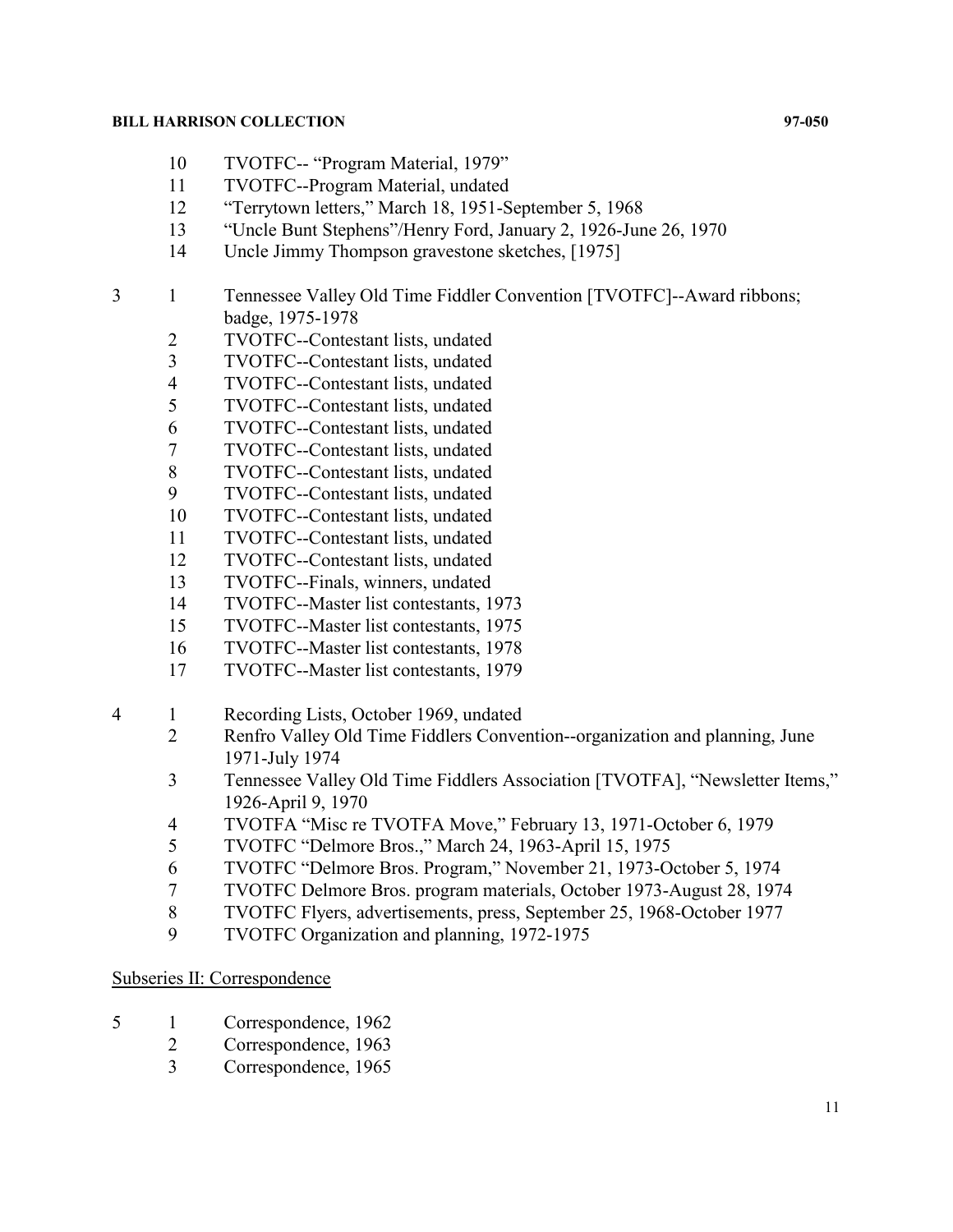- 4 Correspondence, 1966<br>5 Correspondence, 1967
- Correspondence, 1967
- Correspondence, January-March 1968
- Correspondence, April-June 1968
- Correspondence, July-September 1968
- Correspondence, October-December 1968
- Correspondence, January-March 1969
- 11 Correspondence, April-June 1969
- Correspondence, July-September 1969
- Correspondence, October-December 1969
- Correspondence, January-March 1970
- Correspondence, April-June 1970
- 1 Correspondence, July-September 1970
	- Correspondence, October-December 1970
	- Correspondence, January-March 1971
	- Correspondence, April-June 1971
	- Correspondence, July-September 1971
	- Correspondence, October-December 1971
	- Correspondence, January-March 1972
	- Correspondence, April-June 1972
	- Correspondence, July-September 1972
	- Correspondence, October-December 1972
	- Correspondence, 1973
	- Correspondence, 1974
	- Correspondence, 1975
	- Correspondence, January-March 1976
	- Correspondence, July-September 1976
	- Correspondence, October-December 1976
	- Correspondence, January-March 1977
	- Correspondence, April-June 1977
	- Correspondence, July-September 1977
- 7 1 Correspondence, October-December 1977<br>2 Correspondence, 1978
	- 2 Correspondence, 1978<br>3 Correspondence, Marc
	- Correspondence, March, 1978 ("Convention Move Questionnaire Answers")
	- Correspondence, 1979
	- Correspondence, 1981
	- Correspondence, 1982
	- Correspondence, 1985
	- Correspondence, 1986
	- Correspondence, 1987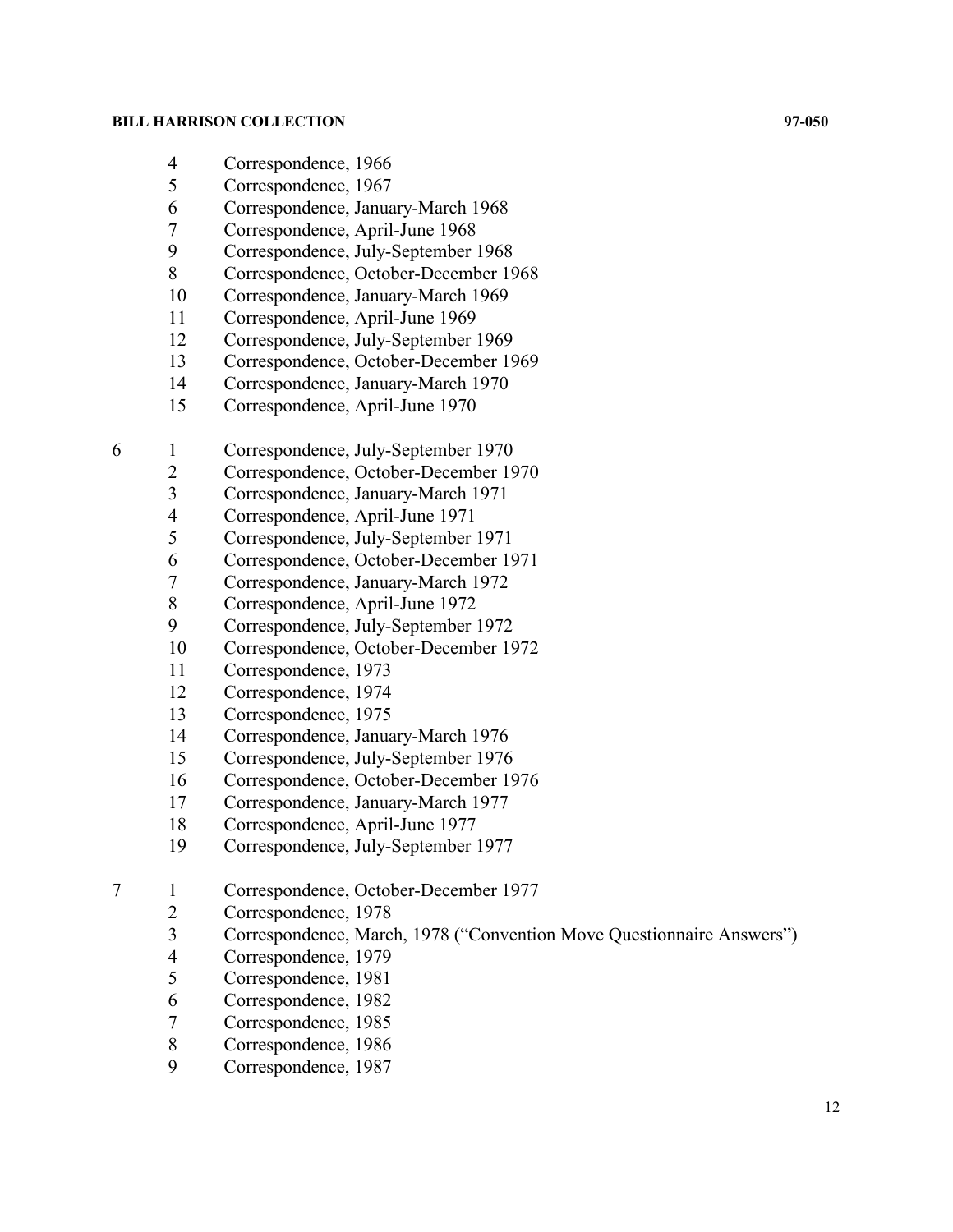Correspondence, undated

Subseries III: Subscription Lists

| 8  | Mailing list on index cards, A-Z      |
|----|---------------------------------------|
| 9  | Mailing list on index cards, A-O      |
| 10 | Mailing list on index cards, P-Z, A-Z |

## Subseries IV: Photographs

## **Notes:**

Entries with asterisk (\*) indicate a group of photos from an envelope, file, or other organization by Harrison. Quotes (" ") indicate labels or titles used by Harrison himself. Folders with neither of these features have organization imposed by the archivist.

- 11 1 Delmore brothers, undated
	- Jam session, undated
	- Larry McNeeley at Grand Ole Opry, 1973
	- Miscellaneous, undated
	- Old Time Fiddlers Convention, 1969-1973
	- Old Time Fiddlers Convention, 1969-1978 \*
	- Old Time Fiddlers Convention, 1970-1980 \* "1970 Photos"
	- Old Time Fiddlers Convention, 1971 contact sheets
	- 9 Old Time Fiddlers Convention, 1973-1974 \*
	- Old Time Fiddlers Convention, 1974, undated publicity photos
	- Old Time Fiddlers Convention, 1976 \* identified winners, candids
	- Old Time Fiddlers Convention, 1976, undated \* publicity photos
	- Old Time Fiddlers Convention, 1977-1982 \* "Ad copy & pictures"
	- Old Time Fiddlers Convention, 1979 \*
	- Old Time Fiddlers Convention, 1979, undated\* slides
	- Old Time Fiddlers Convention, 1980 Athens
	- Old Time Fiddlers Convention, 1980-1982 \*
	- Old Time Fiddlers Convention, Grand Ole Opry, publicity photos, [1983-1987]
	- Old Time Fiddlers Convention, undated Anvil shoot, buckdancing
	- 20 Old Time Fiddlers Convention, undated Color prints
	- 21 Old Time Fiddlers Convention, undated \* "Fiddlers R15 F 1-10"
	- 22 Old Time Fiddlers Convention, undated\* "Film neg. from early conv. Norman Brown"
	- 23 Old Time Fiddlers Convention, undated \* First fiddle convention
	- Old Time Fiddlers Convention, undated George Wallace
	- Old Time Fiddlers Convention, undated "Mike Wallis Bldg 4500 pkg 248"
	- 26 Old Time Fiddlers Convention, undated \* "Misc. fiddle pix"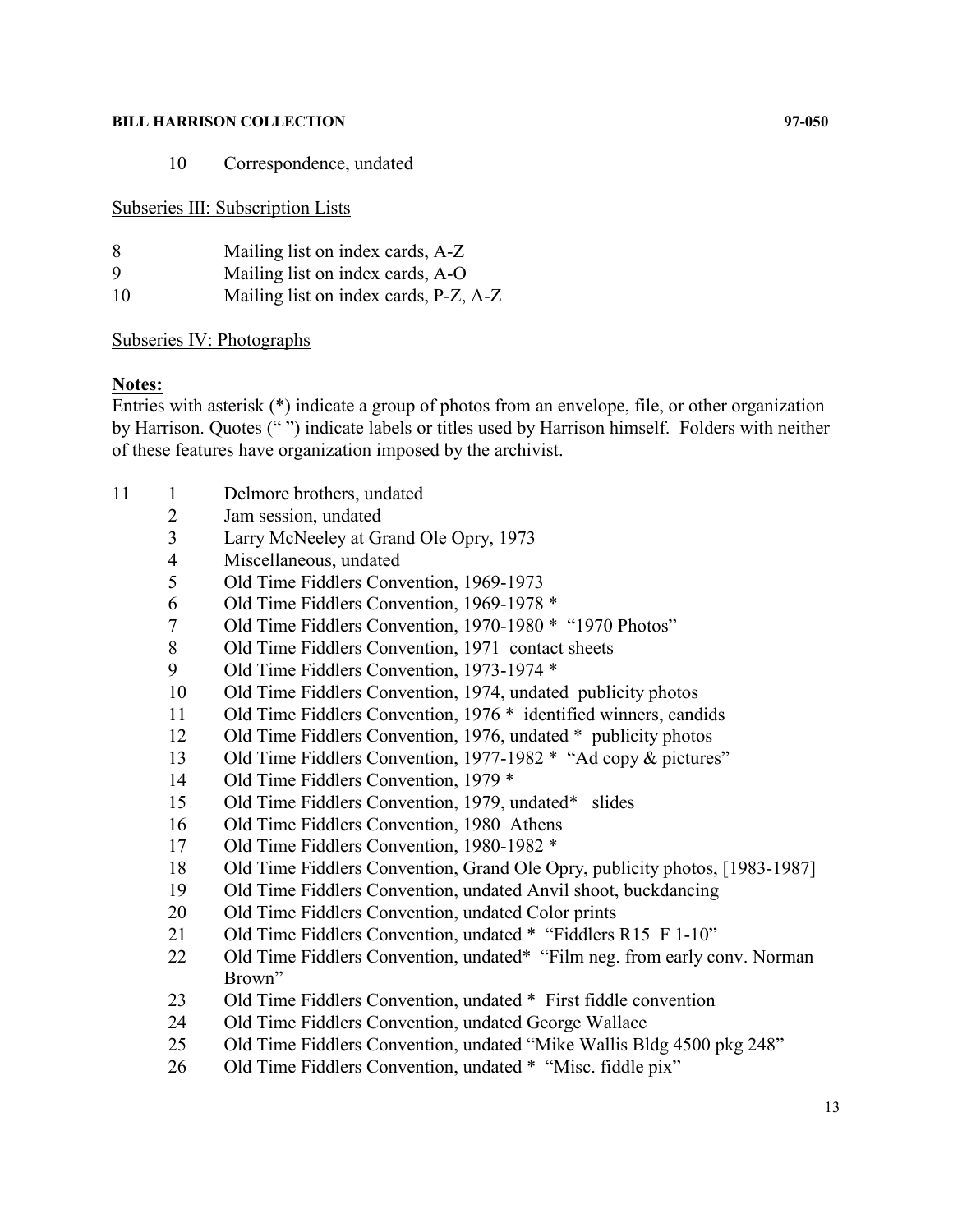- 27 Old Time Fiddlers Convention, undated DUPLICATE PHOTOGRAPHS
- 12 1 Old Time Fiddlers Convention, undated
	- 2 Old Time Fiddlers Convention, undated
	- 3 Old Time Fiddlers Convention, undated
	- 4 Old Time Fiddlers Convention, undated
	- 5 Old Time Fiddlers Convention, undated
	- 6 Old Time Fiddlers Convention, undated
	-
	- 7 Old Time Fiddlers Convention, undated<br>8 Old Time Fiddlers Convention, undated 8 Old Time Fiddlers Convention, undated
	- 9 Old Time Fiddlers Convention, undated
	- 10 Old Time Fiddlers Convention, undated DUPLICATE PHOTOGRAPHS
	- 11 Publicity shots, undated
	- 12 Uncle Bunt Stephens, 1951 \*
	- 13 "Vassar Clement Pix," \* 1994, undated

Subseries V: Manuscript Tape Recordings

Cassette tapes: boxes 13 and 14

## **Notes:**

For a complete listing of the manuscript tapes, please refer to the audio logs located in the Center's reading room.

## Box 13

| $97-050$ A  | 13 "8th Annual Tenn. Valley Old Time Fidd. Conv. Oct 4-5 1 min. 20 sec.            |
|-------------|------------------------------------------------------------------------------------|
|             | WJOF - WJMW Athens" $3''$ reel. 1'20" on 1/4" tape <i>[Notes: this tape is NOT</i> |
|             | logged.]                                                                           |
| $97-050 B$  | Jam Session at Buddy Spicher's                                                     |
| 97-050 $C$  | <b>Edited Music from TVOTFC</b>                                                    |
| $97-050$ D  | Jam Session with Buddy Spicher and Johnny Tona                                     |
| 97-050 E    | Jam Sessions with Vassar Clements, 1972                                            |
| 97-050 F    | Johnny Tona Interview                                                              |
| $97-050$ H  | CBS Radio Feature at TVOTFC, 1967                                                  |
| $97-050$ I  | Jam Session with Clyde Hartman and Ken Duffie, 1970s                               |
| $97-050$ J  | Howdy Forrester Interview, June 5-6, 1987                                          |
| $97-050K$   | Lester Flatt and Bill Monroe Interview, undated                                    |
| $97-050$ L  | Clyde H. Harman Funeral Service, undated                                           |
| 97-050 M    | Ernest Tucker and Ray Rogers, 1968                                                 |
|             | A.P. Crowder, 1970                                                                 |
| $97-050$ N  | <b>TVOTF Contest, 1968 &amp; 1970</b>                                              |
| $97-050$ Nb | <b>TVOTF Contest, 1970</b>                                                         |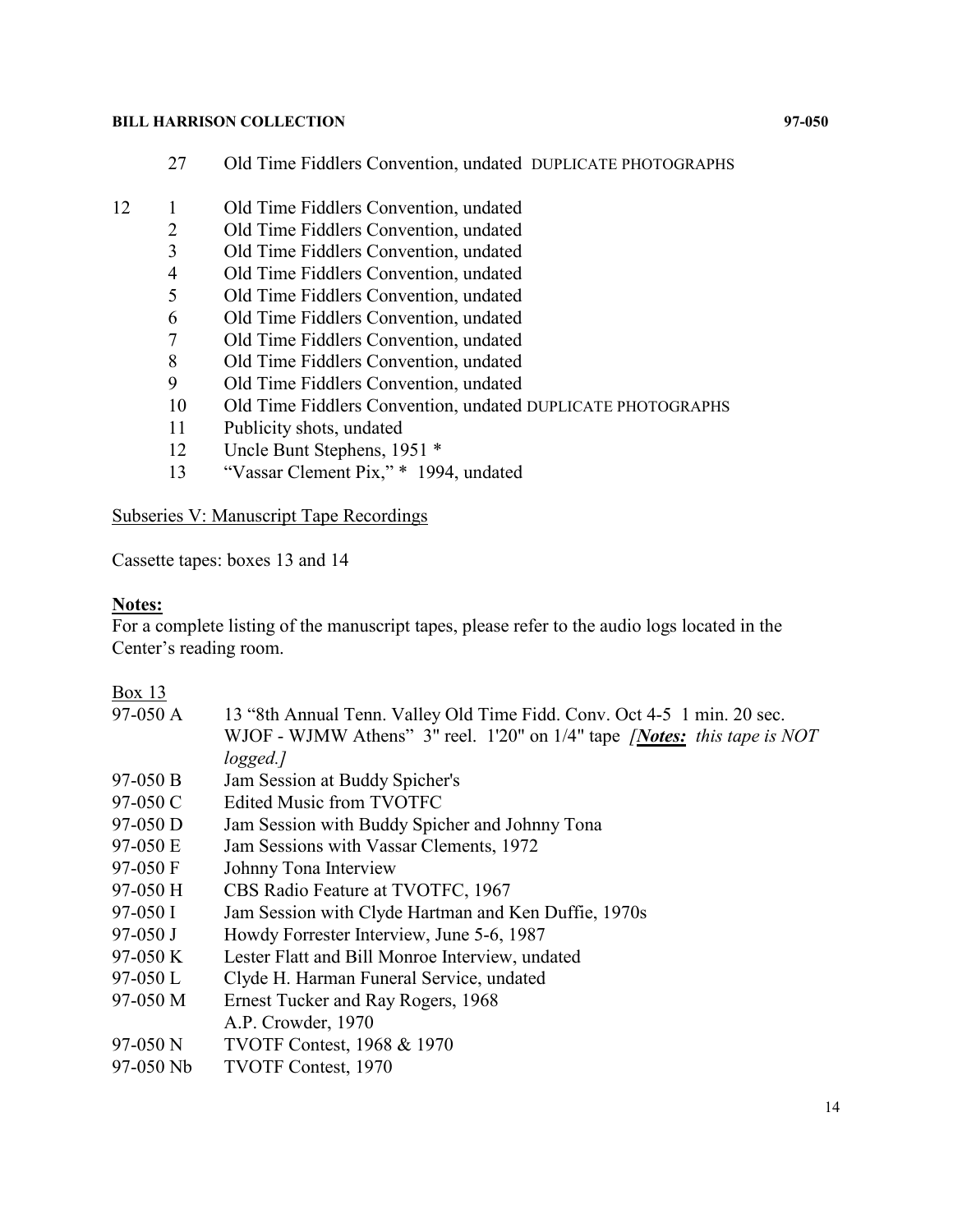| $97-050R$  | John Sharp, undated                          |
|------------|----------------------------------------------|
| $97-050$ S | Vassar Clements at Jerry's, December 6, 1993 |
| $97-050$ T | Dick Barret Contest at Weiser, ID, 1970      |

## **Box 14**

| 97-050 O   | <b>TVOTF Contest, 1971</b>                                   |
|------------|--------------------------------------------------------------|
| 97-050 P   | Vassar Clements, Athens, Alabama, March 1, 1997              |
| 97-050 Q   | Johnny Tona, undated                                         |
| 97-050 U   | UMK Singer, undated                                          |
| 97-050 V   | Jake Williams: Original Songs, undated                       |
| 97-050 W   | Arthur Smith and Monte Crowder, 1965                         |
| $97-050 X$ | Jam Session at Jerry's, October 4, 1984                      |
| 97-050 Y   | Gene Goforth and Cyril Stinnett, undated                     |
| $97-050 Z$ | Tex and Mary Grimsley, June 14, 1989                         |
| 97-050 AA  | Jake Lander's Birthday with Vassar Clements, August 18, 1996 |
| 97-050 BB  | Benny Thomason and Vernon Solomon, undated                   |
| 97-050 CC  | Jam Session at Clyde Hartman's, February 9, 1978             |
| 97-050 DD  | B. Spicher with violinist, undated                           |
| 97-050 EE  | Johnny Tona, undated                                         |
|            |                                                              |

*[Notes: The following tapes are NOT logged:]*

| Box 14 $(cont.)$ |                                                                             |
|------------------|-----------------------------------------------------------------------------|
| $97-050$ G       | "FIDDLERS CONVENTION one 60. and one 30 Carl Swafford" 5" reel. [60"        |
|                  | spot; 30" spot on $1/4$ " tape]                                             |
| 97-050 FF        | Clarksville FFUSA Show                                                      |
| 97-050 GG        | Paisley Haygood Side A: Live picking and fiddling banjo, guitar, and fiddle |
|                  | Side B: same                                                                |
| 97-050 HH        | Side A: Hamper McBee (copy) Cussing, spoken word, singing, acapella         |
|                  | Side B: H.F. Gypsy's Lament (recorded LP)                                   |
| $97-050$ II      | Side A: 2 fiddles, guitar, jazz                                             |
|                  | Side B: Live jam session or show                                            |
| 97-050 JJ        | Dennis McGlocklin live guitar and fiddle in a living room, unknown female   |
|                  | vocalist                                                                    |
|                  | "Disco Dancin' Devil from Nashville"                                        |
| 97-050 KK        | Side A: Benny Martin / Knoxville 1950s fiddle, guitar, bass; "Old Joe Coon" |
|                  | sounds "live," show or broadcast.                                           |
|                  | Side B: Howdy's Birthday live guitar, fiddle, and bass                      |
| 97-050 LL        | Major Franklin live fiddle and guitar [low level recordings]                |
| 97-050 MM        |                                                                             |
|                  | 97-050 Mmii Roy Acuff Interview Radio Special WSM                           |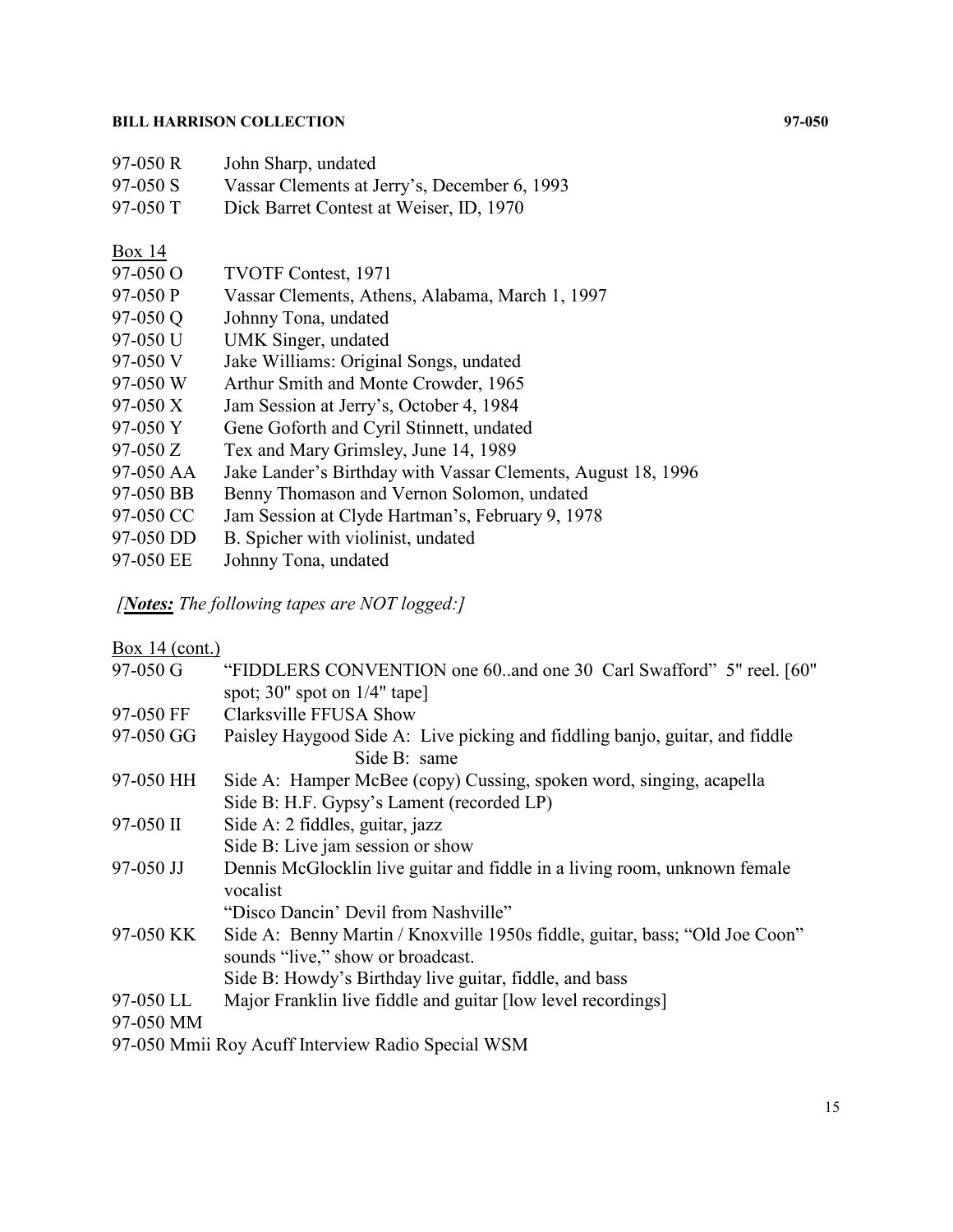## **Notes:** *There is no box 15.*

## Subseries VI: Printer's Copy

16 TVOTF Convention flyer, printer's copy, October 1979, October 1982 *The Devil's Box* masthead, undated Multi-sample art forms, undated Mat forms, undated Complete issues of *The Devil's Box* in photo-plate / film printers copy, June 1, 1980; September 1, 1980; December 1, 1980 (approximately 110 plates)

## SERIES III: SERIALS

## Subseries I: Newspapers

## *Original Issues*

17 *Chouteau Graphic*, 1970 *Country and Gospel Showman*, 1972-1974 *Country Music World*, undated *Limestone Reporter*, 1977 *Music City News*,1975-1976 *Weiser Signal*, 1971 "WSM Grand Ole Opry Anniversary Celebration" of the Nashville Tennessean, 1967- 1973

## Subseries II: Article Photocopies

- 18 1 *Alabama Courier*, July 2, 1931-July 18, 1968
	- 2 Alabama newspapers, October 25, 1967-October 2, 1980
	- 3 *Athenian*, October 30, 1967-October 18, 1976
	- 4 *Athens News Courier*, February 10, 1966-October 4, 1981
	- 5 *Atlanta Journal and Constitution*, September 26, 1971-November 14, 1971
	- 6 *Birmingham News*, September 5, 1971-October 5, 1978
	- 7 *Birmingham Post-Herald*, October 21, 1967-October 5, 1981
	- 8 *Boston Globe*, December 8, 1970
	- 9 *Chouteau Graphic*, May 14, 1970
	- 10 *Country & Gospel Showman*, March 29, 1972-May 1974
	- 11 *Country Music World*, undated
	- 12 *Decatur Daily*, February 19, 1967-October 1, 1981
	- 13 *Florence Times--Tri-Cities Daily*, October 1, 1967-April 29, 1973
	- 14 *Gadsden Times*, March 26, 1978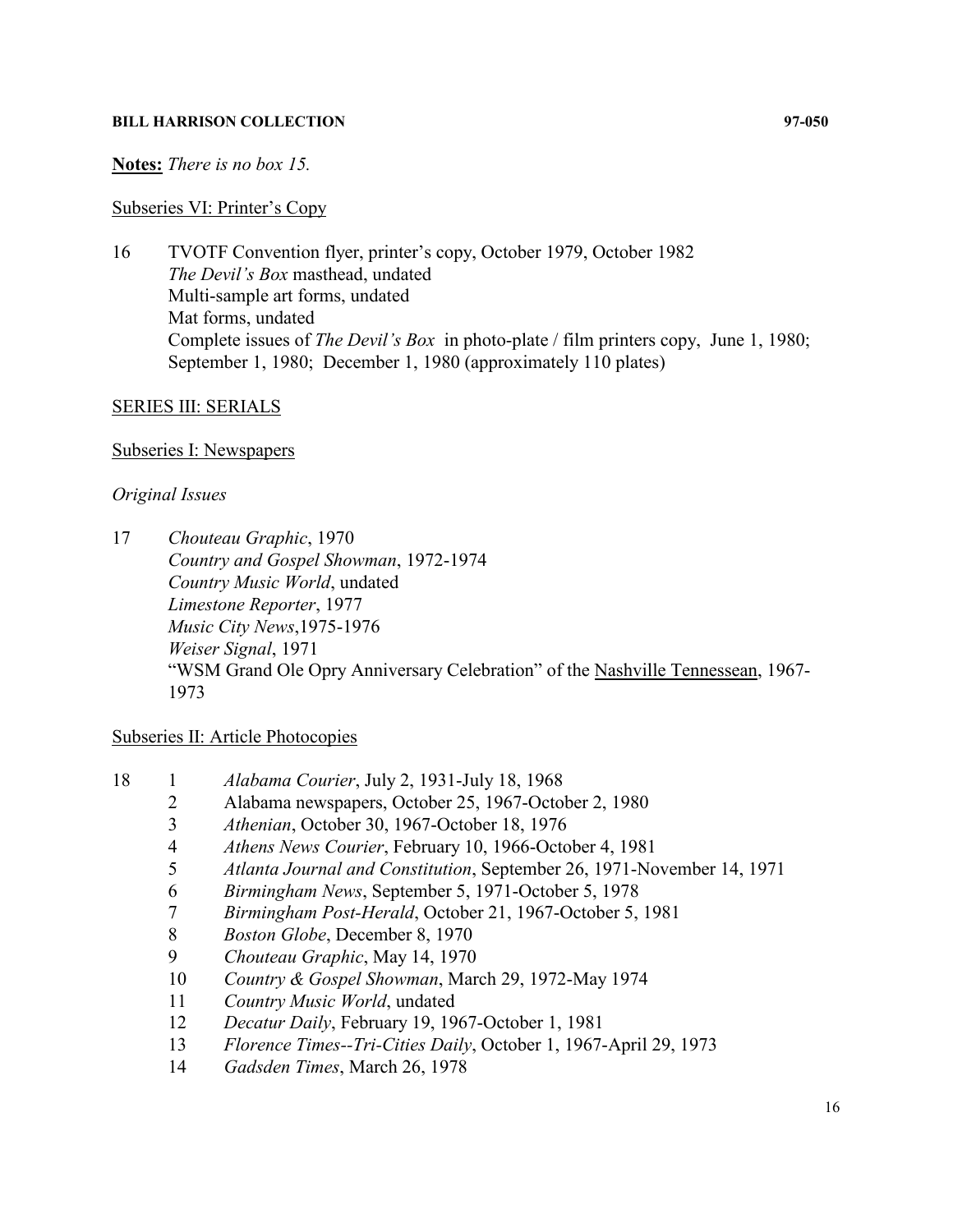- 15 *Galax Gazette*, June 2, 1971
- 16 *Huntsville Times*, February 16, 1967-October 2, 1981
- 17 Limestone County Newspapers, October 31, 1967-October 11, 1979
- 18 *Music City News*, May 1975-May 1976
- 19 *Nashville Banner*, October 4, 1968-October 7, 1968
- 20 *Smithville Review*, May 25, 1972-June 29, 1972
- 21 *The State*, November 23, 1969
- 19 1 *Tennessean*, October 20, 1967-June 15, 1981<br>2 *Tennessean* (Souvenir Edition--The Grand O)
	- 2 *Tennessean* (Souvenir Edition--The Grand Ole Opry), October 15, 1967-October 11, 1970
	- 3 *Tennessean* (Souvenir Edition--The Grand Ole Opry), October 10, 1971-October 14, 1973
	- 4 *Tennessean* (Magazine, Sunday Showcase, Young World), September 21, 1969- June 12, 1975
	- 5 Tennessee newspapers, January 9, 1969-March 30, 1978
	- 6 Unknown sources, February 1967- undated
	- 7 *Weiser Signal* & *Weiser American*, June 24, 1971-June 28, 1971

## **Materials Cataloged Separately:**

Programs and playbills, periodicals, commercial sound recordings, and books have been cataloged separately and are housed in their appropriate sections of CPM.

## **Arrangement:**

Arranged in 5 series: 1. Manuscripts. 2. Programs and Playbills. 3. Serials. 4. Commercial Sound Recordings. 5. Books.

Series I, III, and IV have been further arranged in subseries.

Photographs are arranged alphabetically by subject, then chronologically. Those that have documentation are indicated by their folder; ones that were grouped together in envelopes by Harrison were left in their original groups. Papers (Subseries I of Manuscripts) is arranged alphabetically by subject. Correspondence (Subseries II of Manuscripts) is arranged chronologically. Audio tapes (Subseries V of Manuscripts) are arranged alphabetically by subject. Newspapers (Subseries I of Serials) are arranged alphabetically by title and chronologically. Photocopies (Subseries II of Serials) are arranged alphabetically by title and chronologically. Recordings in general are arranged by label and issue number.

The original arrangement was maintained during processing to as much degree as possible. However, some arrangement schemes were imposed during processing and are noted.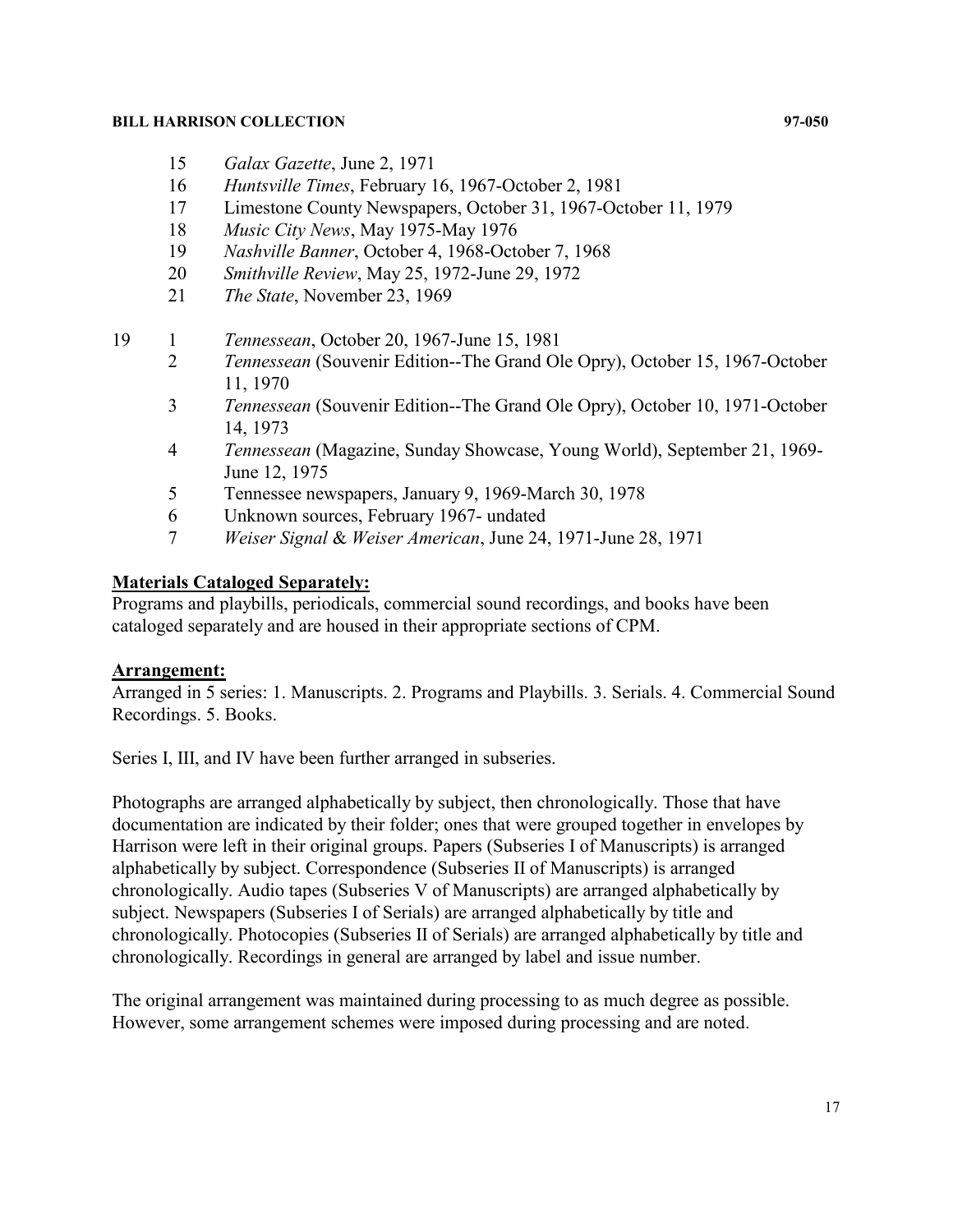#### **Location:**

Newspaper articles have been photocopied and placed in the manuscripts collection, full issues in oversize manuscripts. Periodicals have been dispersed and shelved in the main reading room or in secondary serials in the stacks. Manuscript materials and photographs are located in the manuscripts collections, by accession number. Programs and performance bulletins are in the performance documents collection and listed in that database. All recordings have been shelved by the sound archivist, except the manuscript tapes, which are shelved with other manuscript collections. Books, scores, and catalogs are on the shelves and in the main reading room and cataloged in the James E. Walker Library catalog database.

Some of the original pieces of the above materials have been moved to related subseries. Some correspondence and some festival programs and playbills are retained in the manuscripts to maintain the organization Harrison himself had for his materials. Programs and playbills can be searched in the CPM databases in the accession field using "Harrison" or "97-050". Further information about events can be found among his correspondence.

#### **Related Materials:**

Books

Wolfe, Charles. *The Devil's Box*

Periodicals

*The Devil's Box Fiddler's Magazine JEMF Quarterly Journal of Country Music Old-Time Herald Old Time Music*

#### Articles

Mendelson, Michael. "A Bibliography of Fiddling in North America," parts 1-5. *JEMF Quarterly*, vol. 11 nos. 38-40, vol. 12 nos. 41 & 43.

## Reference

Jahbour, Alan. "Fiddle." *American Folklore: An Encyclopedia*, ed. Jan Harold Brunvand.

## Recordings

Library of Congress. "American Fiddle Tunes," LP AFS L62.

## **Dissertations**

Blaustein, Richard. "Traditional Music and Social Change."